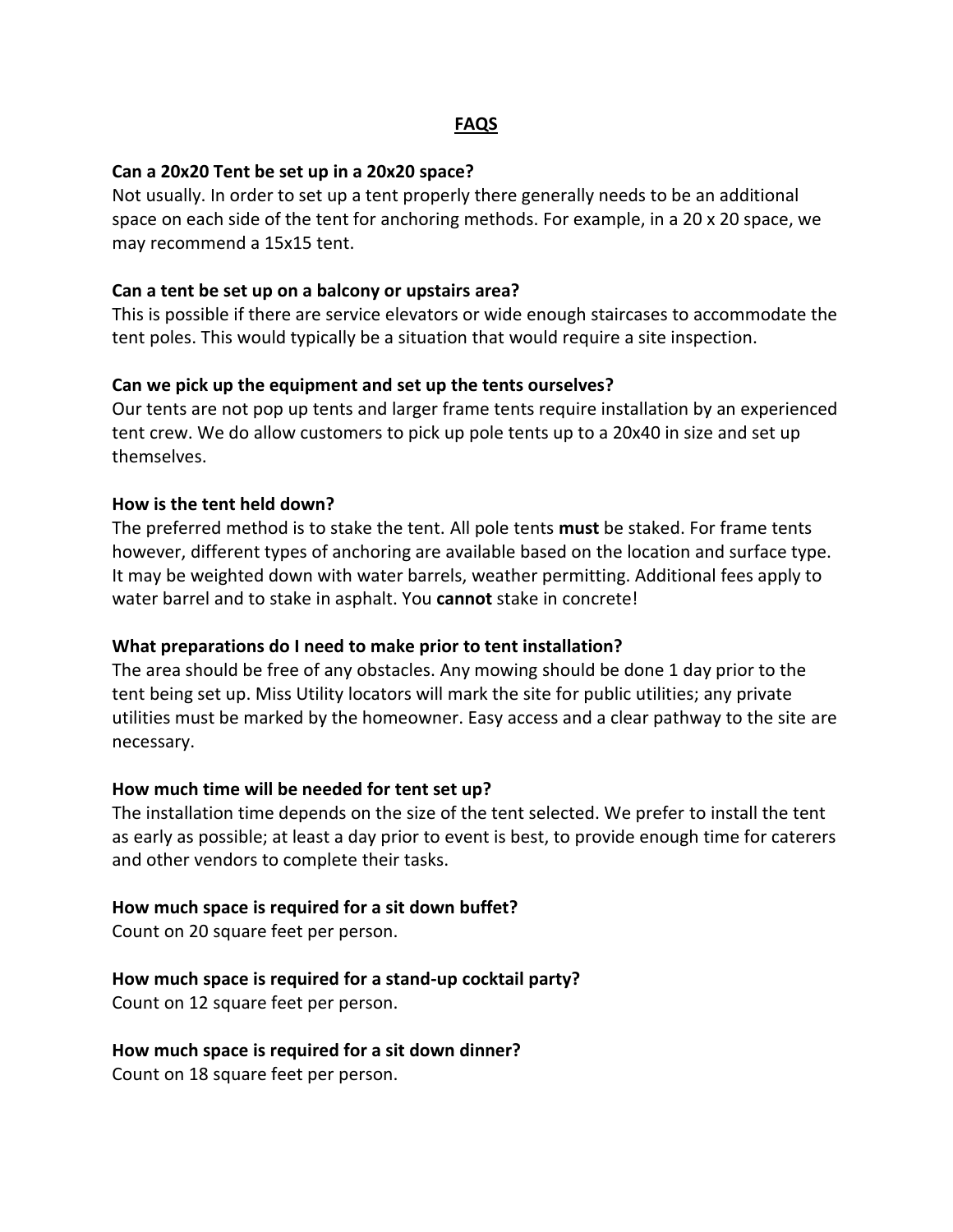## **What area will a patio heater cover?**

A heater will cover 12' to 15' diameter, approximately, and must be placed on a firm solid surface. Temperature will be raised approximately 25 degrees.

## **What is your cancellation policy?**

Orders may be cancelled seven days prior to a scheduled delivery with incurring any charges. Cancellations after that time will incur partial or full rental fees. Special ordered items are non-refundable.

# **Do I need an appointment to visit your showrooms?**

Our showrooms are open year-round 6 days a week and appointments are not needed.

## **What size linens will I need for my tables?**

Choose the size of the table you need to cover, then select the tablecloth size that best suits your needs.

# **6' Round Table**

- 132" round linen will hang to the floor.
- 120" round linen will create a 24" drop over the table.
- 108" round linen will create an 18" drop over the table.
- 90" round linen will create a 9" drop over the table. Sheer or solid 90" round looks great over 132".

## **5' Round Table**

- 120" round linen will hang to the floor.
- 108" round linen will create a 24" drop over the table.
- 90" round linen will create a 15" drop over the table. This is considered lap length.
- 72x72 will create an overlay.

## **4' Round Table**

- 108" round linen will hang to the floor.
- 90" round linen will have a 21" drop over the side.
- 72x72 will create an overlay

## **3' Round Table**

- 108" round linen is long enough to create a puddle on the floor.
- 96" round linen will hang to the floor.
- 90" round will have a 27" drop over the side.
- 72x72 will create an overlay that's edges touch the floor.

## **30" Bistro Table**